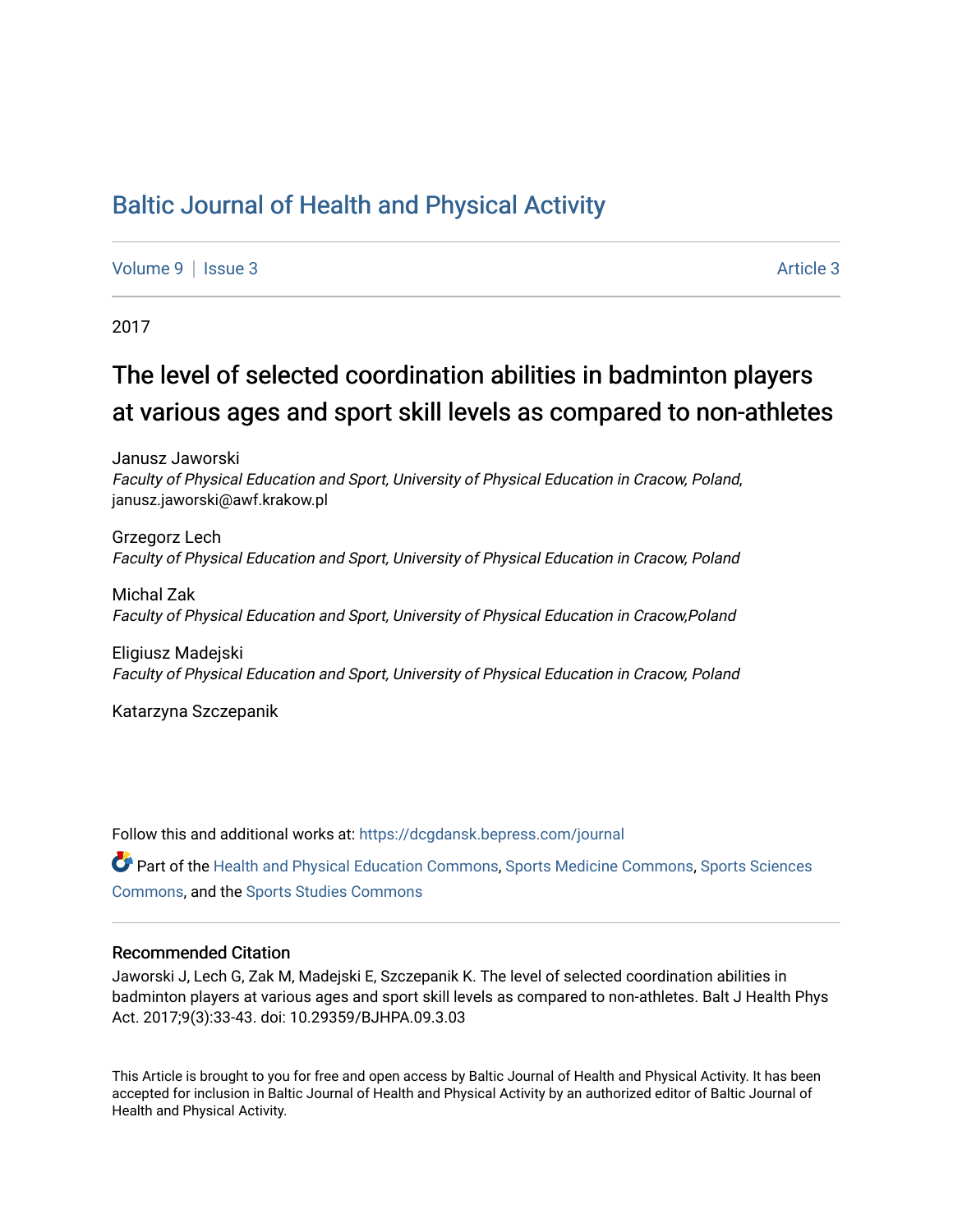**Authors' Contribution:**

**A** Study Design

- **B** Data Collection **C** Statistical Analysis
- **D** Data Interpretation
- **E** Manuscript Preparation
- **F** Literature Search
- **G** Funds Collection

# **The level of selected coordination abilities in badminton players at various ages and sport skill levels as compared to non-athletes**

**Janusz Jaworski ABDEF, Grzegorz Lech ACDEF, Michał Żak BDEF, Eligiusz Madejski DF, Katarzyna Szczepanik DF**

Faculty of Physical Education and Sport, University of Physical Education in Cracow, Poland

| abstract                     |                                                                                                                                                                                                                                                                                                                                                                                                                                                                                                                                                                                                                                                                                                                                                                                                                                                               |
|------------------------------|---------------------------------------------------------------------------------------------------------------------------------------------------------------------------------------------------------------------------------------------------------------------------------------------------------------------------------------------------------------------------------------------------------------------------------------------------------------------------------------------------------------------------------------------------------------------------------------------------------------------------------------------------------------------------------------------------------------------------------------------------------------------------------------------------------------------------------------------------------------|
| <b>Background</b>            | The main aim of the study was to determine variation of some coordination motor abilities<br>between badminton players at various ages and with various training experience and their<br>level compared to non-athletes.                                                                                                                                                                                                                                                                                                                                                                                                                                                                                                                                                                                                                                      |
| <b>Material/Methods</b>      | The results of the tests of coordination motor abilities were collected from 30 badminton<br>players (younger cadets, cadets and juniors) and 54 peers who were non-athletes. Computer<br>tests were used to evaluate selected coordination motor abilities using a touch screen<br>laptop. Means between age groups of athletes were compared based on one-way analysis of<br>variance or its non-parametric counterpart. The significance of differences between means<br>of the two groups was evaluated using Student's t-test for unrelated samples, the Cochran-<br>Cox test and the Mann-Whitney U test.                                                                                                                                                                                                                                               |
| <b>Results</b>               | Comparison of the results of tests of coordination motor abilities between groups of athletes<br>at various chronological ages revealed statistically significant differences in 11 cases.<br>Furthermore, differences in the level of coordination motor abilities between badminton<br>players and non-athlete peers were found at individual training stages (younger cadets,<br>cadets, juniors). These regularities were especially noticeable for times of simple reaction<br>to visual and auditory stimuli.                                                                                                                                                                                                                                                                                                                                           |
| <b>Conclusions</b>           | Training experience has a significant effect on the level of the analysed coordination motor<br>abilities of badminton players. This correlation concerns all the analysed coordination<br>abilities. With regard to practical implications of the training process of young badminton<br>players, one should emphasize the development of coordination motor abilities.                                                                                                                                                                                                                                                                                                                                                                                                                                                                                      |
| <b>Key words</b>             | racket sports, badminton, coordination motor abilities                                                                                                                                                                                                                                                                                                                                                                                                                                                                                                                                                                                                                                                                                                                                                                                                        |
| article details              |                                                                                                                                                                                                                                                                                                                                                                                                                                                                                                                                                                                                                                                                                                                                                                                                                                                               |
| <b>Article statistics</b>    | Word count: 4,013; Tables: 5; Figures: 0; References: 33                                                                                                                                                                                                                                                                                                                                                                                                                                                                                                                                                                                                                                                                                                                                                                                                      |
|                              | Received: February 2017; Accepted: July 2017; Published: September 2017                                                                                                                                                                                                                                                                                                                                                                                                                                                                                                                                                                                                                                                                                                                                                                                       |
| <b>Full-text PDF:</b>        | http://www.balticsportscience.com                                                                                                                                                                                                                                                                                                                                                                                                                                                                                                                                                                                                                                                                                                                                                                                                                             |
| Copyright                    | © Gdansk University of Physical Education and Sport, Poland                                                                                                                                                                                                                                                                                                                                                                                                                                                                                                                                                                                                                                                                                                                                                                                                   |
| Indexation:                  | Celdes, Clarivate Analytics Emerging Sources Citation Index (ESCI), CNKI Scholar (China National Knowledge<br>Infrastructure), CNPIEC, De Gruyter - IBR (International Bibliography of Reviews of Scholarly Literature in<br>the Humanities and Social Sciences), De Gruyter - IBZ (International Bibliography of Periodical Literature in<br>the Humanities and Social Sciences), DOAJ, EBSCO - Central & Eastern European Academic Source, EBSCO -<br>SPORTDiscus, EBSCO Discovery Service, Google Scholar, Index Copernicus, J-Gate, Naviga (Softweco, Primo<br>Central (ExLibris), ProQuest - Family Health, ProQuest - Health & Medical Complete, ProQuest - Illustrata: Health<br>Sciences, ProQuest - Nursing & Allied Health Source, Summon (Serials Solutions/ProQuest, TDOne (TDNet),<br>Ulrich's Periodicals Directory/ulrichsweb, WorldCat (OCLC) |
| <b>Funding:</b>              | This research received no specific grant from any funding agency in the public, commercial, or not-for-profit<br>sectors.                                                                                                                                                                                                                                                                                                                                                                                                                                                                                                                                                                                                                                                                                                                                     |
| <b>Conflict of interest:</b> | Authors have declared that no competing interest exists.                                                                                                                                                                                                                                                                                                                                                                                                                                                                                                                                                                                                                                                                                                                                                                                                      |
| <b>Corresponding author:</b> | Prof. nadzw. dr hab. Janusz Jaworski, Faculty of Physical Education and Sport, Institute of Sport, Department of<br>Sport and Kinesiology, University of Physical Education in Cracow, Al. Jana Pawła II 78, Kraków 31-571, Poland;<br>e-mail: janusz.jaworski@awf.krakow.pl; phone: +48 126831048                                                                                                                                                                                                                                                                                                                                                                                                                                                                                                                                                            |
| <b>Open Access License:</b>  | This is an open access article distributed under the terms of the Creative Commons Attribution-Non-commercial<br>4.0 International (http://creativecommons.org/licenses/by-nc/4.0/), which permits use, distribution, and<br>reproduction in any medium, provided the original work is properly cited, the use is non-commercial and is<br>otherwise in compliance with the license.                                                                                                                                                                                                                                                                                                                                                                                                                                                                          |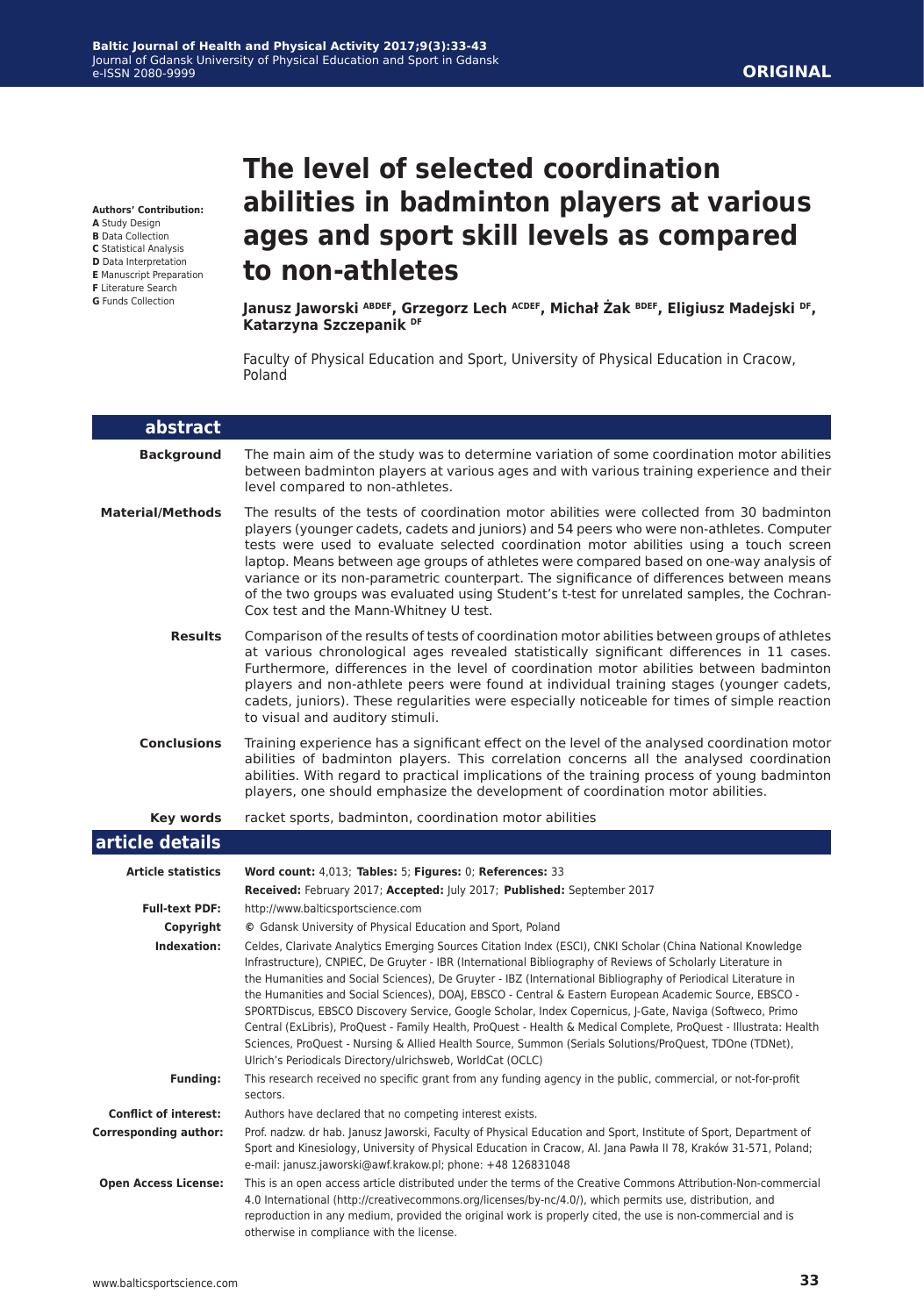### **introduction**

Contrary to what could be expected, badminton is not a new sport. This physical activity dates back as far as three thousands years ago. The historical evidence is provided by drawings and descriptions of religious rituals and playing using an item similar to modern shuttlecock [1]. The sport is especially popular in Asian countries (Malaysia, China, Indonesia, India, Japan, Korea, Vietnam), where it is considered a national sport. Badminton was quickly popularized in other continents, leading to the inclusion of the sport into the Olympic programme during the Olympic Games in Barcelona in 1992 [2]. Formal beginnings of this sport in Poland date back to 1977, when the Polish Badminton Association was founded. However, compared to Asian countries, badminton remains a niche sport in Poland, played mainly in smaller urban areas. Unfortunately, its benefits are not used to promote comprehensive and multifaceted ontogenetic development of children and young people [3] and to improve health status and maintain good mood and fitness in the adult population.

Badminton is one of the fastest racket sports [4], with the temporal structure of a game or a match characterized by short bouts of activity during individual actions and very high intensity [5]. It was found that 60 to 70% of energy during the game is supplied from the aerobic systems whereas other 30% is from anaerobic sources [2]. The duration of a match varies substantially and ranges from 40 minutes to over an hour [5, 6, 7]. An interesting review of the duration of singles Olympic finals (from the Olympic Games in Barcelona 1992 to London 2012) was performed by Laffaye et al. [8]. In general, finals were played for slightly over 40 minutes, with the exception of a three-game match in the Olympic final in London, which took over 78 minutes. However, it should be emphasized that the changes of the rules introduced by the International Badminton Federation have led to the modifications of the temporal structure of the match. The duration of modern matches, individual actions and rests have shortened significantly compared to the previous system, with matches being faster, more intensive and more spectacular for the spectators [7, 9].

Numerous studies have examined correlations between playing effectiveness in badminton and basic somatic characteristics. Obviously, similarities were observed in the body build of badminton players at various stages of training. Analysis of 13 review studies [2] suggests in general that anthropometric characteristics are not leading variables to determine playing effectiveness. For instance, a comparison of mean values of body height and body mass for each continent revealed the highest values for the white population (180 cm, 74 kg), slightly lower for players from Africa (176 cm, 70 kg) and the lowest one for athletes from Asia (167 cm, 60 kg). In general, it can be concluded that for many badminton players, high levels of mesomorphy and ectomorphy should be preferred [2, 10, 11].

From the standpoint of energy systems, badminton is one of the most demanding racket sports. Players have to perform very fast movements, with frequent directional changes that result from the character of the actions. Furthermore, with a relatively long duration of a match, athletes also have to show good physical capacity. Therefore, it can be adopted that badminton requires movements with very high intensity (based on the anaerobic system) combined with movements with moderate intensity (based on the aerobic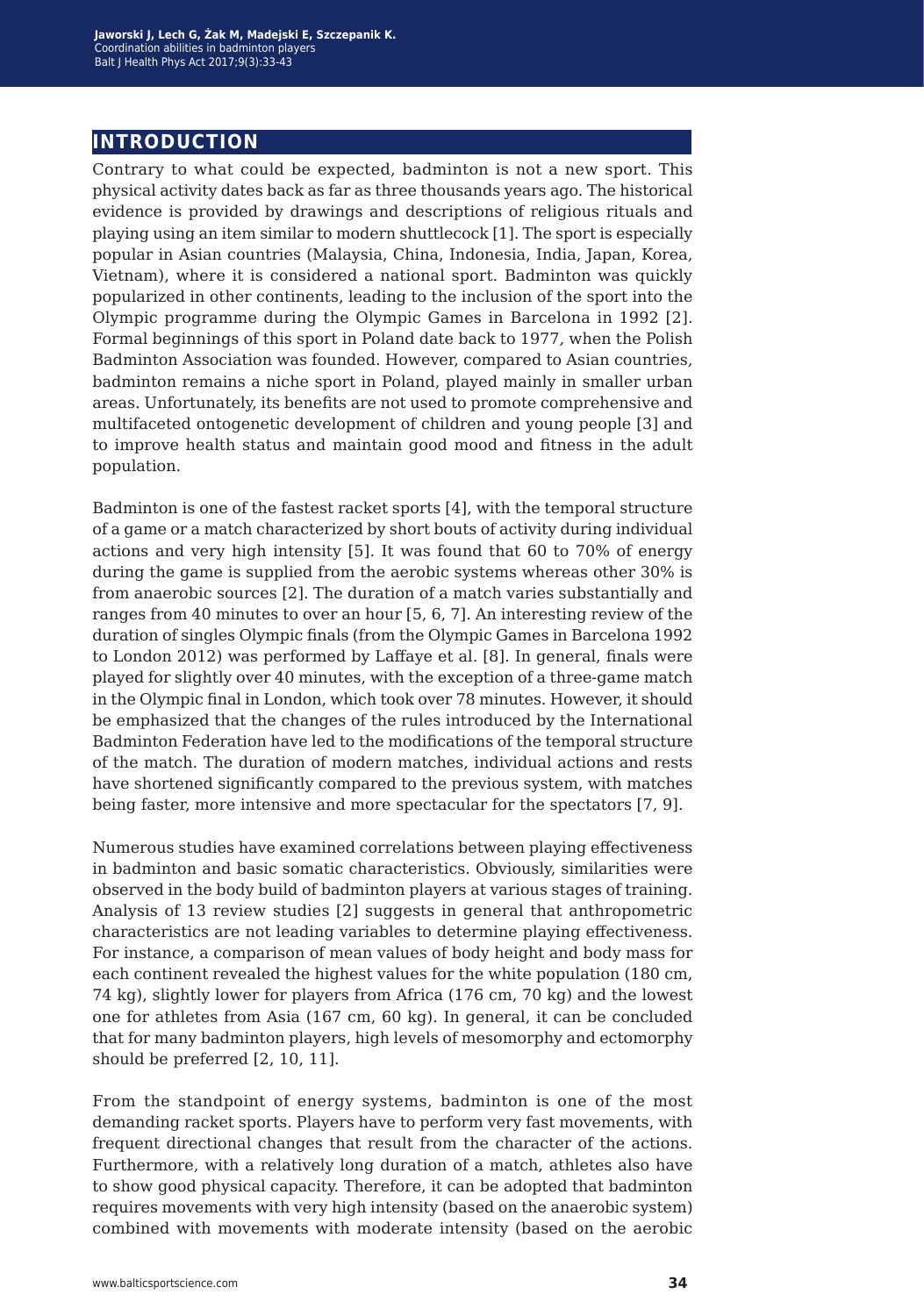system, resulting from the duration of the game). Consequently, badminton players have to demonstrate high aerobic and anaerobic capacity. This is why the related literature has dealt with various aspects with the emphasis on physiological determinants of the sport. Studies have analysed maximal and mean heart rates over the match [5, 12]. Mean values of HRmax during a match was 191.0 bpm in male players and 197.6 bpm in female players. Differences were also found due to the sports skill level, with the lowest values found in players with high skill levels [2]. There have also been many studies that examined maximal oxygen uptake  $(VO_{2max})$  and metabolic thresholds (e.g. [12, 13, 14, 15]). The overview of the studies reveals that mean  $VO_{2<sub>max</sub>}$  of all the studies was 56.1 ml/kg/min for men and 47.2 ml/kg/min for women [2]. Blood lactic acid (LA) levels were also analysed. As results from the review of 28 studies, the mean post-exercise LA level was 7.0 mmol/L for men and 7.1 mmol/L for women [2].

Several studies have documented significant correlations with playing effectiveness for: locomotor speed, agility, flexibility, upper limb strength and explosive strength (a review of the problem is contained in [2]).

A literature review shows that, from the standpoint of training and becoming a sport champion, it is essential to examine the problems of the level and development of motor abilities [11, 16, 17, 18, 19, 20]. Unfortunately, most studies in this field have focused only on reaction times.

The present study is concerned with this area of research and its principal aim is to provide the answer to the following research questions:

Are there differences in the level of certain coordination motor abilities between players at different ages and with different training experience?

Are there differences in the level of coordination abilities between badminton players and their non-athlete peers at individual stages of training (younger cadets, cadets, juniors)?

### **material and methods**

The study was based on the results collected from 30 badminton players and 54 peers who were non-athletes. The group of younger cadets was composed of 10 boys aged 11–13 years; the group of cadets was 10 boys aged from 14 to 16 years, and the group of juniors was formed by 10 players aged 17 to 19 years. The examinations concerned the athletes from the following sports clubs: MKS "Spartakus" (Niepołomice, Poland), UKS "Orbitek" (Straszęcin), LKS "Technik" (Głubczyce), UKS "Sokół" (Ropczyce), UKS "Trójka" (Tarnobrzeg), UKS "Badmin" (Gorlice), UKS "Hubal" (Białystok) and MKS "Orlicz" (Suchedniów). The sports skills level was evaluated indirectly, using the ranking lists prepared by the Polish Badminton Association. It is remarkable that the study group was composed of players who were regularly qualified for the national team, including Polish champions, vice-champions and athletes who regularly participated in international tournaments (first twenty players from the ranking).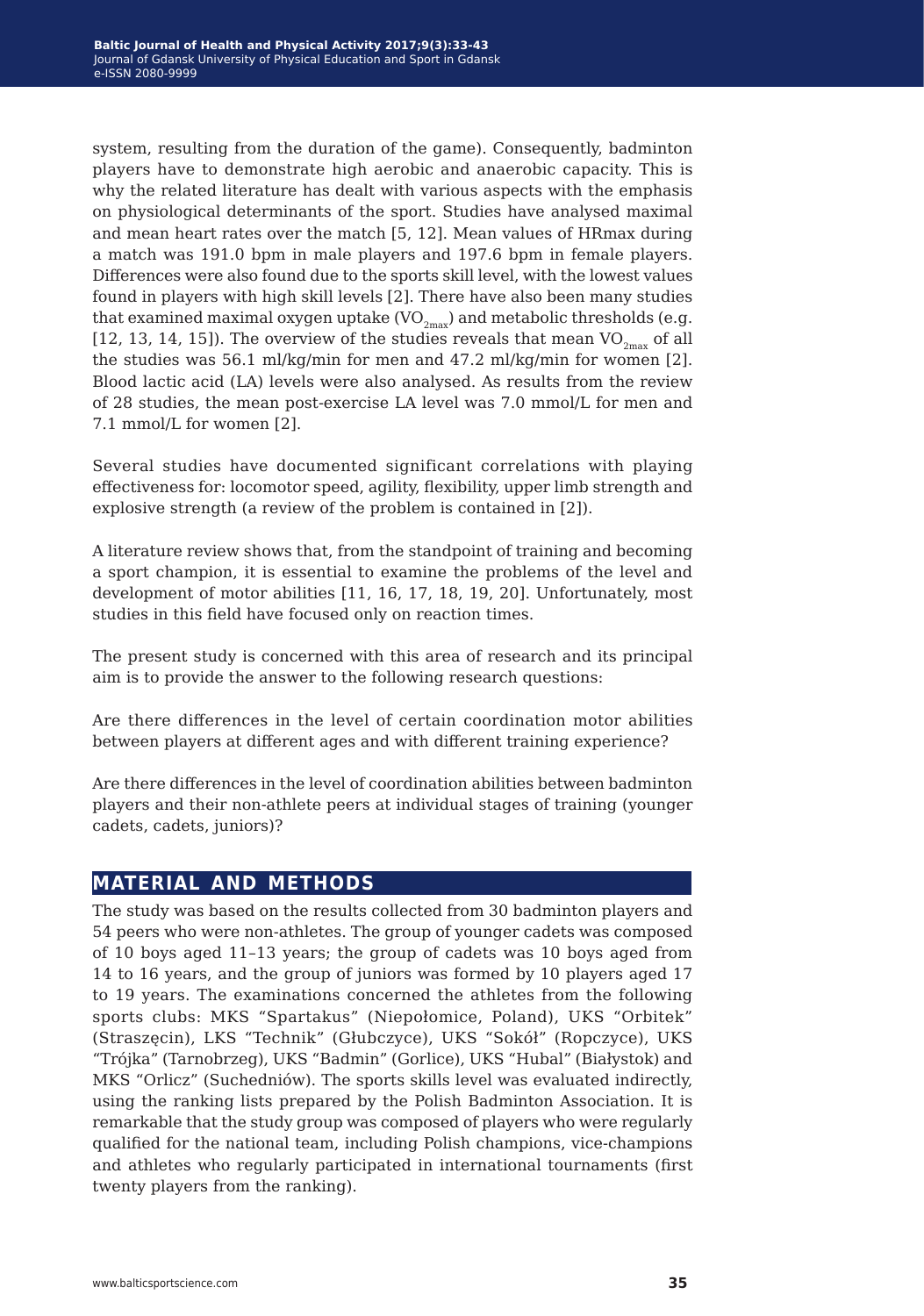Table 1 presents the characteristics of chronological age, experience and basic parameters of the somatic body build of study participants. As expected, training experience increased with the age category. On average, training experience was 2.5 years in younger cadets, 5 years in cadets and 8 years in juniors. The control group was non-athletes (boys) living in rural areas near Krakow, Poland (up to 25 km from the city).

|                             | N      | Χī             | $X_{min}$ | $X_{\text{max}}$ | SD           | N  | Χī           | $X_{min}$ | $X_{max}$ | <b>SD</b>   |
|-----------------------------|--------|----------------|-----------|------------------|--------------|----|--------------|-----------|-----------|-------------|
|                             |        | Younger cadets |           |                  | Non-athletes |    |              |           |           |             |
| Chronological age (years)   | 10     | 12.5           | 12        | 13               | 0.5          | 18 | 12           | 12        | 12        | $\mathbf 0$ |
| Body height (cm)            | 10     | 153.0          | 139.8     | 161.1            | 8.1          | 18 | 154.0        | 145.3     | 165.4     | 6.0         |
| Body mass (kg)              | 10     | 42.8           | 32.2      | 70.9             | 11.4         | 18 | 50.2         | 35.2      | 71.5      | 10.2        |
| Training experience (years) | 10     | 2.5            | 2.0       | 5                | 1.0          |    |              |           |           |             |
|                             | Cadets |                |           |                  | Non-athletes |    |              |           |           |             |
| Chronological age (years)   | 10     | 14.6           | 14        | 16               | 0.8          | 18 | 15.5         | 15        | 16        | 0.5         |
| Body height (cm)            | 10     | 173.3          | 164.3     | 181.4            | 5.9          | 18 | 174.9        | 165.2     | 183.9     | 6.0         |
| Body mass (kg)              | 10     | 68.8           | 51.3      | 81               | 10.0         | 18 | 66.7         | 49.1      | 85.9      | 11.4        |
| Training experience (years) | 10     | 5.0            | 4         | 6                | 0.9          |    |              |           |           |             |
|                             |        | Juniors        |           |                  |              |    | Non-athletes |           |           |             |
| Chronological age (years)   | 10     | 17.4           | 17        | 18               | 0.5          | 18 | 17.5         | 17        | 18        | 0.5         |
| Body height (cm)            | 10     | 180.1          | 172.3     | 190.2            | 4.8          | 18 | 180.6        | 169.5     | 190.1     | 6.2         |
| Body mass (kg)              | 10     | 74.2           | 67.7      | 88.1             | 5.8          | 18 | 75.0         | 50.5      | 117.8     | 15.1        |
| Training experience (years) | 10     | 8.0            | 7         | 10               | 1.2          |    |              |           |           |             |

Table 1. Training experience and basic somatic characteristics of badminton players and non-athletes

Computer tests were used to evaluate the levels of selected coordination motor abilities using a touch screen laptop. Other examined characteristics were: kinaesthetic differentiation of temporal parameters of movements, the frequency of movements of upper limbs, times of reaction to an auditory stimulus (minimal, mean, maximal), times of reaction to a visual stimulus (minimal, mean, maximal), times of selective reaction to visual and auditory stimuli (minimal, mean, maximal), movement rhythmization, movement integration and spatial orientation (free mode). A detailed description of the equipment and the method to perform the tests was presented in a publication by Sterkowicz and Jaworski [21]. Each study participant was examined for ca. 15 minutes.

The study used basic descriptive statistics: arithmetic means and standard deviation. The analysis of variance was based on the F test or Kruskal-Wallis H test, depending on the distribution and homogeneity of variance. Differences between means from individual groups were evaluated by means of the Mann-Whitney U test with the Bonferroni correction, which consisted in dividing the level of significance  $p = 0.05$  by the number of comparisons [22]. The Shapiro-Wilk W test was used to examine the normality of distributions. Homogeneity of variance was verified by means of Levene's test [23]. Depending on the distribution and homogeneity of variance, pairs of means were compared using Student's t-test for unrelated samples, the Cochran-Cox test and the Mann-Whitney U test. Calculations were made using Statistica 12.0 PL for Windows statistical software package. The significance level was set at  $p < 0.05$ .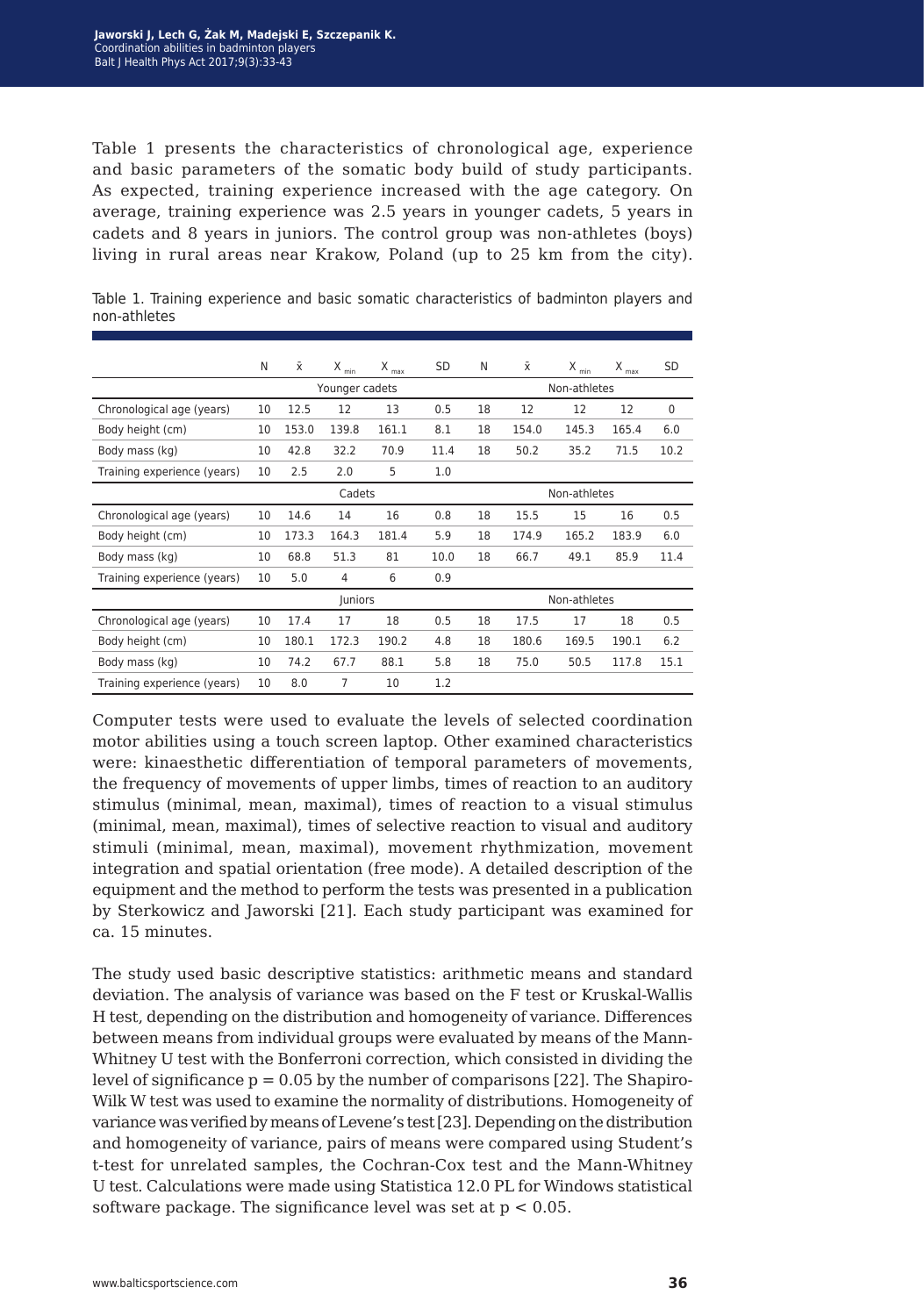### **results**

Comparison of the results of the tests that evaluated coordination motor abilities between groups of athletes at various chronological ages revealed statistically significant differences in 11 cases (see Table 2).

Table 2. Mean values of the results of the tests of coordination motor abilities in thestudied groups of athletes

| No.            | Variable                                             | Unit         | Younger cadets<br>$(N = 10)$  | Cadets $(N = 10)$           | luniors $(N = 10)$        |  |
|----------------|------------------------------------------------------|--------------|-------------------------------|-----------------------------|---------------------------|--|
|                |                                                      |              | $\bar{x}$ $\pm$ SD<br>(1)     | $\bar{x}$ $\pm$ SD<br>(2)   | $\bar{x}$ $\pm$ SD<br>(3) |  |
| $\mathbf{1}$   | Kinaesthetic differentiation, temporal<br>parameters | pixel        | $29.0 \pm 12.3$               | $28.6 \pm 11.0$             | $29.0 \pm 15.6$           |  |
| $\overline{2}$ | <b>Frequency of movements</b>                        | n - number   | $40.1 \pm 6.28$               | $44.1 \pm 6.0$              | $44.8 \pm 9.91$           |  |
| 3              | Minimal visual reaction time(*)                      | ms           | $228 \pm 20.44$ (3#)          | $224.0 \pm 12.7(3\#)$       | $206.0 \pm 14.3$          |  |
| 4              | Mean visual reaction time(**)                        | ms           | $249.5 \pm 18.0 (3 \# \#)$    | $238.9 \pm 16.0(3\#)$       | $220.6 \pm 13.7$          |  |
| 5              | Maximal visual reaction time (**)                    | ms           | $281.0 \pm 42.8$ (3##)        | $261.0 \pm 33.2$            | $237.0 \pm 14.9$          |  |
| 6              | Minimal auditory reaction time (*)                   | ms           | $194.0 \pm 12.6$ (3#)         | $192.0 \pm 18.1$            | $177.0 \pm 13.4$          |  |
| $\overline{7}$ | Mean auditory reaction time (**)                     | ms           | $210.5 \pm 15.0 (3 \# \#)$    | $208.2 \pm 15.05 (3 \# \#)$ | $185.4 \pm 11.6$          |  |
| 8              | Maximal auditory reaction time (**)                  | ms           | $232.0 \pm 20.4 (3 \# \#)$    | $233.0 \pm 20.0 (3 \# \#)$  | $197.0 \pm 15.7$          |  |
| 9              | Minimal selective reaction time (*)                  | ms           | 383.0 ±67.7 (3#)              | $337.0 + 47.9$              | $312.0 \pm 27.4$          |  |
| 10             | Mean selective reaction time (*)                     | ms           | $461.7 + 93.2$                | $419.9 + 70.5$              | $380.1 \pm 40.2$          |  |
| 11             | Maximal selective reaction time                      | ms           | $563.0 \pm 126.8$             | $550.0 \pm 125.0$           | $466.0 \pm 76.3$          |  |
| 12             | Rhythmization                                        | ms           | $191.6 \pm 96.8$              | $130.8 \pm 66.2$            | $115.0 \pm 82.1$          |  |
| 13             | Movement integration, labyrinth to the<br>$left(**)$ | S            | 55.2 $\pm$ 4.8 (3##)          | $53.1 \pm 8.1 (3#)$         | $44.1 \pm 6.0$            |  |
| 14             | Movement integration, labyrinth to the<br>$left(*)$  | n - mistakes | $20.1 \pm 6.1 (2 \# 4)$<br>3# | $12.0 \pm 4.9$              | $11.4 \pm 7.3$            |  |
| 15             | Spatial orientation, free mode (*)                   | S            | 68.5 $\pm$ 10.4 (3##)         | $59.4 \pm 12.4$             | $54.9 \pm 7.8$            |  |

The stimulants were written in bold (higher values correspond to better results)

\*:  $p < 0.05$ ; \*\*:  $p < 0.01$ , for multiple comparisons using the U test: #:  $p < 0.016$ ; ##  $p < 0.01$ 

The lowest mean results for minimal visual reaction time, the mean visual reaction time, the mean auditory reaction time and the maximal auditory reaction time were found for the group of juniors, significantly different from the mean results in the group of cadets and younger cadets, who formed a uniform group.

With regard to the maximal visual reaction time, the minimal auditory reaction time, the minimal selective reaction time, the time of performing the labyrinth to the left and spatial orientation tests, the following homogeneous groups were obtained based on the multiple comparisons:

- younger cadets and cadets
- cadets and juniors.

Arithmetic means in the groups show that the lowest (the best) values were documented in the group of juniors. They were statistically significantly different compared to the group of younger cadets, who obtained the highest (the worst) results.

The highest mean (the worst results) for the number of mistakes in the test of labyrinth to the left was found in the group of younger cadets and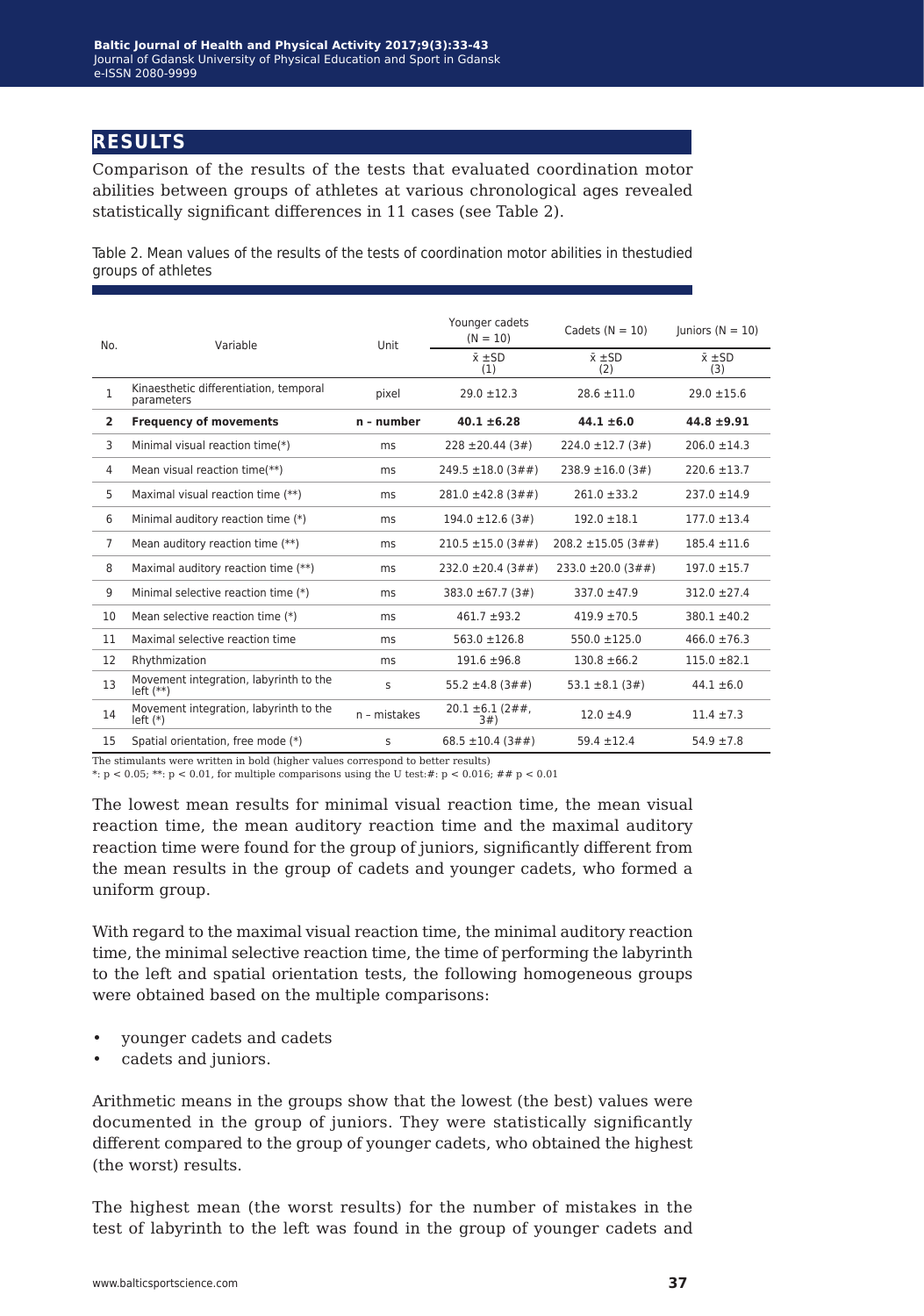was statistically significantly different fromthe means recorded for cadets and juniors, who formed a homogeneous group. No statistically significant differences were observed for kinaesthetic differentiation, the frequency of movements, the maximal selective reaction time and rhythmization.

| No.          | Variable                                             | Unit        | Younger cadets<br>$(N = 10)$<br>$\bar{x}$ $\pm$ SD | Control group<br>$(N = 18)$<br>$\bar{x}$ $\pm$ SD | Test value   | р      |
|--------------|------------------------------------------------------|-------------|----------------------------------------------------|---------------------------------------------------|--------------|--------|
| $\mathbf{1}$ | Kinaesthetic differentiation.<br>temporal parameters | pixel       | $29.0 \pm 12.3$                                    | $38.8 + 15.7$                                     | $t = -1.7$   | 0.1026 |
| 2            | Frequency of movements                               | n - number  | $40.1 \pm 6.28$                                    | $37.3 + 5.2$                                      | $t = 1.3$    | 0.2102 |
| 3            | Minimal visual reaction time                         | ms          | $228 \pm 20.44$                                    | $263.9 + 21.7$                                    | $U = 17.5$   | 0.0005 |
| 4            | Mean visual reaction time                            | ms          | $249.5 \pm 18.0$                                   | $290.8 + 29.5$                                    | $t = 4.0$    | 0.0004 |
| 5            | Maximal visual reaction time                         | ms          | $281.0 \pm 42.8$                                   | $330.5 + 51.9$                                    | $U = 37.0$   | 0.0111 |
| 6            | Minimal auditory reaction time                       | ms          | $194.0 \pm 12.6$                                   | $218.8 \pm 17.2$                                  | $U = 20.5$   | 0.0009 |
| 7            | Mean auditory reaction time                          | ms          | $210.5 \pm 15.0$                                   | $239.1 \pm 17.9$                                  | $t = -4.3$   | 0.0002 |
| 8            | Maximal auditory reaction time                       | ms          | $232.0 \pm 20.4$                                   | $268.9 + 29.9$                                    | $U = 23.5$   | 0.0014 |
| 9            | Minimal selective reaction time                      | ms          | $383.0 \pm 67.7$                                   | $297.7 \pm 50.6$                                  | $t = 3.8$    | 0.0008 |
| 10           | Mean selective reaction time                         | ms          | $461.7 + 93.2$                                     | $447.3 \pm 69.7$                                  | $t = 0.5$    | 0.6458 |
| 11           | Maximal selective reaction time                      | ms          | $563.0 \pm 126.8$                                  | $632.7 + 139.1$                                   | $t = -1.3$   | 0.2021 |
| 12           | Rhythmization                                        | ms          | $191.6 \pm 96.8$                                   | $112.4 \pm 54.3$                                  | $C-C = 2.4$  | 0.0339 |
| 13           | Movement integration, labyrinth<br>to the left       | S           | $55.2 \pm 4.8$                                     | $61.7 + 12.9$                                     | $C-C = -1.9$ | 0.0666 |
| 14           | Movement integration, labyrinth<br>to the left       | n- mistakes | $20.1 \pm 6.1$                                     | $18.2 \pm 8.0$                                    | $t = 0.7$    | 0.5120 |
| 15           | Spatial orientation, free mode                       | S           | $68.5 \pm 10.4$                                    | $72.2 \pm 9.7$                                    | $t = -0.9$   | 0.3568 |

Table 3. Mean values of the results of the tests that evaluated coordination motor abilities in the group of younger cadets and their non-athlete peers

 $U$  – value of the Mann-Whitney test,  $t$  – value of Student's test, C-C – value of the Cochran-Cox test

A comparison of mean values of indices between the group of younger cadets and their non-athlete peers (Table 3) revealed statistically significant differences in 8 cases. With regard to the minimal visual reaction time, the mean visual reaction time, the maximal visual reaction time, the minimal auditory reaction time, the mean auditory reaction time, the maximal auditory reaction time and the minimal selective reaction time, lower means (better results) were documented for the badminton players. In the rhythmization test, a lower mean (better result) was found for the control group.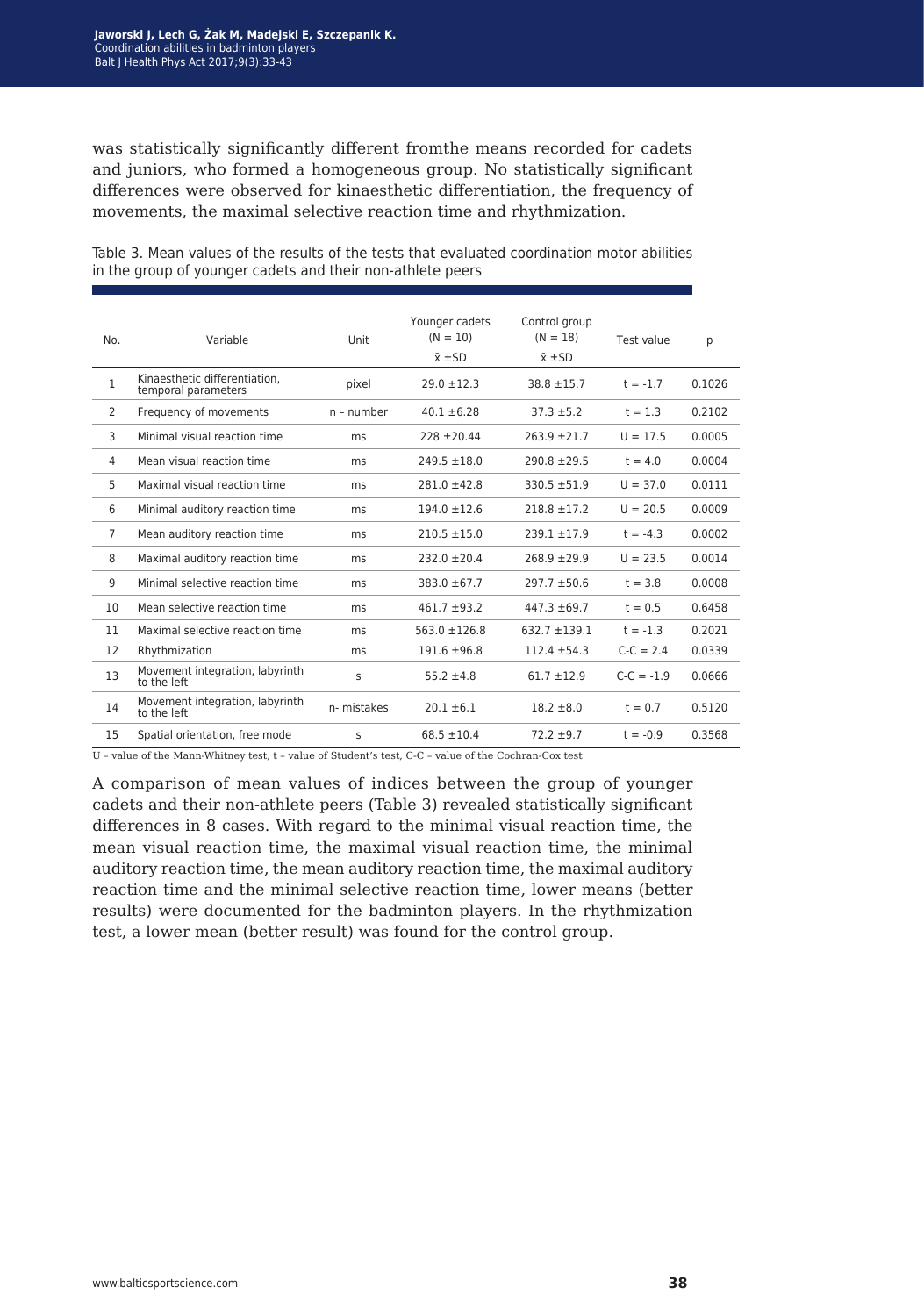Table 4. Mean values of the results of the tests that evaluated coordination motor abilities in the group of cadets and their non-athlete peers

| No.            | Variable                                             | Unit         | Cadets<br>$(N=10)$<br>$\bar{x}$ $\pm$ SD | Control group<br>$(N=18)$<br>$\bar{x}$ $\pm$ SD | Test value | p      |
|----------------|------------------------------------------------------|--------------|------------------------------------------|-------------------------------------------------|------------|--------|
| 1              | Kinaesthetic differentiation, temporal<br>parameters | pixel        | $28.6 \pm 11.0$                          | $43.2 \pm 20.2$                                 | $U = 50.5$ | 0.0583 |
| $\overline{2}$ | Frequency of movements                               | $n$ - number | $44.1 \pm 6.0$                           | $47.9 \pm 5.9$                                  | $t = -1.6$ | 0.1178 |
| 3              | Minimal visual reaction time                         | ms           | $224.0 \pm 12.7$                         | $234.4 \pm 17.2$                                | $t = -1.7$ | 0.1056 |
| 4              | Mean visual reaction time                            | ms           | $238.9 \pm 16.0$                         | $258.3 + 27.2$                                  | $t = -2.1$ | 0.0504 |
| 5              | Maximal visual reaction time                         | ms           | $261.0 \pm 33.2$                         | $292.1 \pm 50.3$                                | $U = 51$   | 0.0615 |
| 6              | Minimal auditory reaction time                       | ms           | $192.0 \pm 18.1$                         | $222.2 \pm 46.3$                                | $U = 31.5$ | 0.0050 |
| $\overline{7}$ | Mean auditory reaction time                          | ms           | $208.2 \pm 15.05$                        | $237.8 \pm 27.7$                                | $U = 24.5$ | 0.0017 |
| 8              | Maximal auditory reaction time                       | ms           | $233.0 \pm 20.0$                         | $280.0 \pm 48.5$                                | $U = 21.5$ | 0.0010 |
| 9              | Minimal selective reaction time                      | ms           | $337.0 + 47.9$                           | $271.1 \pm 22.7$                                | $t = 5.0$  | 0.0000 |
| 10             | Mean selective reaction time                         | ms           | $419.9 \pm 70.5$                         | $430.4 \pm 92.1$                                | $U = 87$   | 0.8856 |
| 11             | Maximal selective reaction time                      | ms           | $550.0 \pm 125.0$                        | $724.4 + 259.9$                                 | $U = 39.5$ | 0.0155 |
| 12             | Rhythmization                                        | ms           | $130.8 \pm 66.2$                         | $131.9 + 67.9$                                  | $U = 87.5$ | 0.9046 |
| 13             | Movement integration, labyrinth to<br>the left       | S            | $53.1 \pm 8.1$                           | $50.9 \pm 12.1$                                 | $U = 59$   | 0.1372 |
| 14             | Movement integration, labyrinth to<br>the left       | n - mistakes | $12.0 \pm 4.9$                           | $15.2 \pm 10.3$                                 | $U = 77.5$ | 0.5490 |
| 15             | Spatial orientation, free mode                       | S            | $59.4 \pm 12.4$                          | $58.1 \pm 5.3$                                  | $U = 78$   | 0.5651 |

\* as in Table 3.

Compared to the control group, cadets obtained better results for the minimal auditory reaction time, the mean auditory reaction time and the maximal selective reaction time (statistically significant differences). Worse results were found for the minimal selective reaction time (see Table 4).

Table 5. Mean values of the results of the tests that evaluated coordination motor abilities in the group of juniors and their non-athlete peers

| No.            | Variable                                             | Unit         | <b>Juniors</b><br>$(N = 10)$<br>$\bar{x}$ $\pm$ SD | Control group<br>$(N = 18)$<br>$\bar{x}$ $\pm$ SD | Test value   | р      |
|----------------|------------------------------------------------------|--------------|----------------------------------------------------|---------------------------------------------------|--------------|--------|
| $\mathbf{1}$   | Kinaesthetic differentiation, temporal<br>parameters | pixel        | $29.0 \pm 15.6$                                    | $45.1 + 25.5$                                     | $U = 53$     | 0.0761 |
| 2              | Frequency of movements                               | n - number   | $44.8 + 9.91$                                      | $45.2 \pm 7.5$                                    | $t = -0.1$   | 0.9126 |
| 3              | Minimal visual reaction time                         | ms           | $206.0 \pm 14.3$                                   | $237.8 + 15.9$                                    | $t = -5.2$   | 0.0000 |
| 4              | Mean visual reaction time                            | ms           | $220.6 \pm 13.7$                                   | $252.7 \pm 13.2$                                  | $t = -6.1$   | 0.0000 |
| 5              | Maximal visual reaction time                         | ms           | $237.0 \pm 14.9$                                   | $269.4 \pm 17.0$                                  | $U = 10.5$   | 0.0001 |
| 6              | Minimal auditory reaction time                       | ms           | $177.0 \pm 13.4$                                   | $208.9 \pm 20.0$                                  | $t = -4.5$   | 0.0001 |
| $\overline{7}$ | Mean auditory reaction time                          | ms           | $185.4 \pm 11.6$                                   | $227.8 \pm 18.6$                                  | $C-C = -7.4$ | 0.0000 |
| 8              | Maximal auditory reaction time                       | ms           | $197.0 + 15.7$                                     | $252.8 + 23.2$                                    | $t = -6.8$   | 0.0000 |
| 9              | Minimal selective reaction time                      | ms           | $312.0 + 27.4$                                     | $274.4 \pm 39.0$                                  | $U = 33.5$   | 0.0068 |
| 10             | Mean selective reaction time                         | ms           | $380.1 + 40.2$                                     | $417.6 \pm 70.5$                                  | $U = 72.5$   | 0.4014 |
| 11             | Maximal selective reaction time                      | ms           | $466.0 \pm 76.3$                                   | $637.8 \pm 130.3$                                 | $U = 15.5$   | 0.0004 |
| 12             | Rhythmization                                        | ms           | $115.0 + 82.1$                                     | $148.5 + 74.5$                                    | $U = 55.5$   | 0.0981 |
| 13             | Movement integration, labyrinth to the left          | $\mathsf{s}$ | $44.1 \pm 6.0$                                     | $50.1 + 9.4$                                      | $t = -1.8$   | 0.0799 |
| 14             | Movement integration, labyrinth to the left          | n - mistakes | $11.4 + 7.3$                                       | $16.1 \pm 7.4$                                    | $t = -1.6$   | 0.1227 |
| 15             | Spatial orientation, free mode                       | S            | $54.9 \pm 7.8$                                     | $60.6 \pm 9.5$                                    | $U = 50.5$   | 0.0582 |

\* as in Table 3.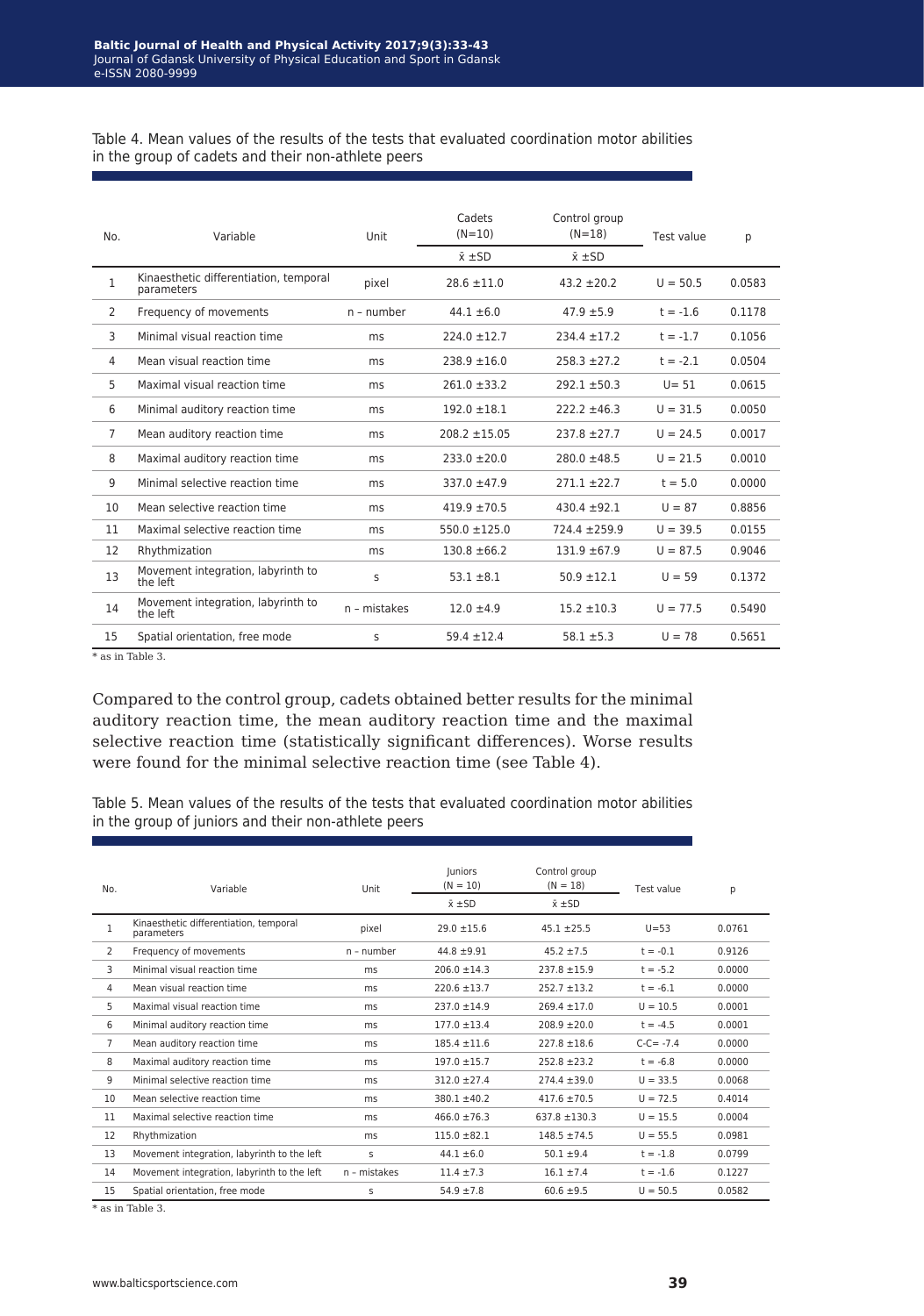Significantly lower means (better results) in juniors compared to non-athlete peers were observed for the minimal visual reaction time, the mean visual reaction time, the maximal visual reaction time, the minimal auditory reaction time, the mean auditory reaction time, the maximal auditory reaction time and the maximal selective reaction time. A statistically higher mean (a worse result) was found for the minimal selective reaction time (see Table 5).

#### **discussion**

In the present study, coordination motor abilities were evaluated based on computer tests which are included in one of the laboratory measurement methodologies. Testing validity and reliability was verified in a previous pilot study [24]. The ICC values obtained for the analysed computer tests ranged from 0.79 to 0.53 and were similar to the results obtained for the Vienna Test Battery [25]. However, interpretation of the results should take into consideration that coordination tests concerned mainly fine motor skills and were performed under non-specific conditions for badminton players. Nevertheless, the literature concerning the determinants of sports performance uses a similar methodological approach.

With consideration for the information presented in the introduction section, badminton should be included in the third (the most difficult) sport category [26]. They are characterized by the highest level of variability of movement structures due to the dominance of external stimuli. It depends on the level of motor abilities, psychological variables (personality and motivation), sociological characteristics and, finally, morphological and structural aptitudes [27]. It is obvious that an important role in the group of motor abilities (due to the character of the game) is played by coordination motor abilities. Unfortunately, few studies have examined these abilities, with most of them concerning only reaction times. This disproportion in the number of the studies is not surprising since badminton is numbered among the fastest racket sports [4]. Therefore, reaction time is among leading abilities with neurofunctional nature that affects playing effectiveness. A comparison of the results of reaction times [18] of non-athlete peers with the results obtained by badminton players revealed a higher level of this variable in non-athletes. The authors emphasized that the results can be attributable to badminton training. This thesis is consistent with the results of our study. A comparison of the arithmetic means of the times of a simple reaction to a visual stimulus, a simple reaction to an auditory stimulus and a complex reaction between badminton players and non-athlete peers revealed statistically significant differences in most cases. Badminton players had better results in all age groups (younger cadets, cadets, juniors). These findings are significant from the standpoint of optimization of sports training [28]. It is generally known that a «champion model» can be found for each sport, with a set of leading variables which are also determined genetically [29]. In conclusion, anticipation of modifications of these variables requires not only solid knowledge of problems connected with human ontogeny but also the awareness of individual differences in an individual speed of development of children and young people. This approach implies the necessity of using only the variables which can be realistically predicted over the training process.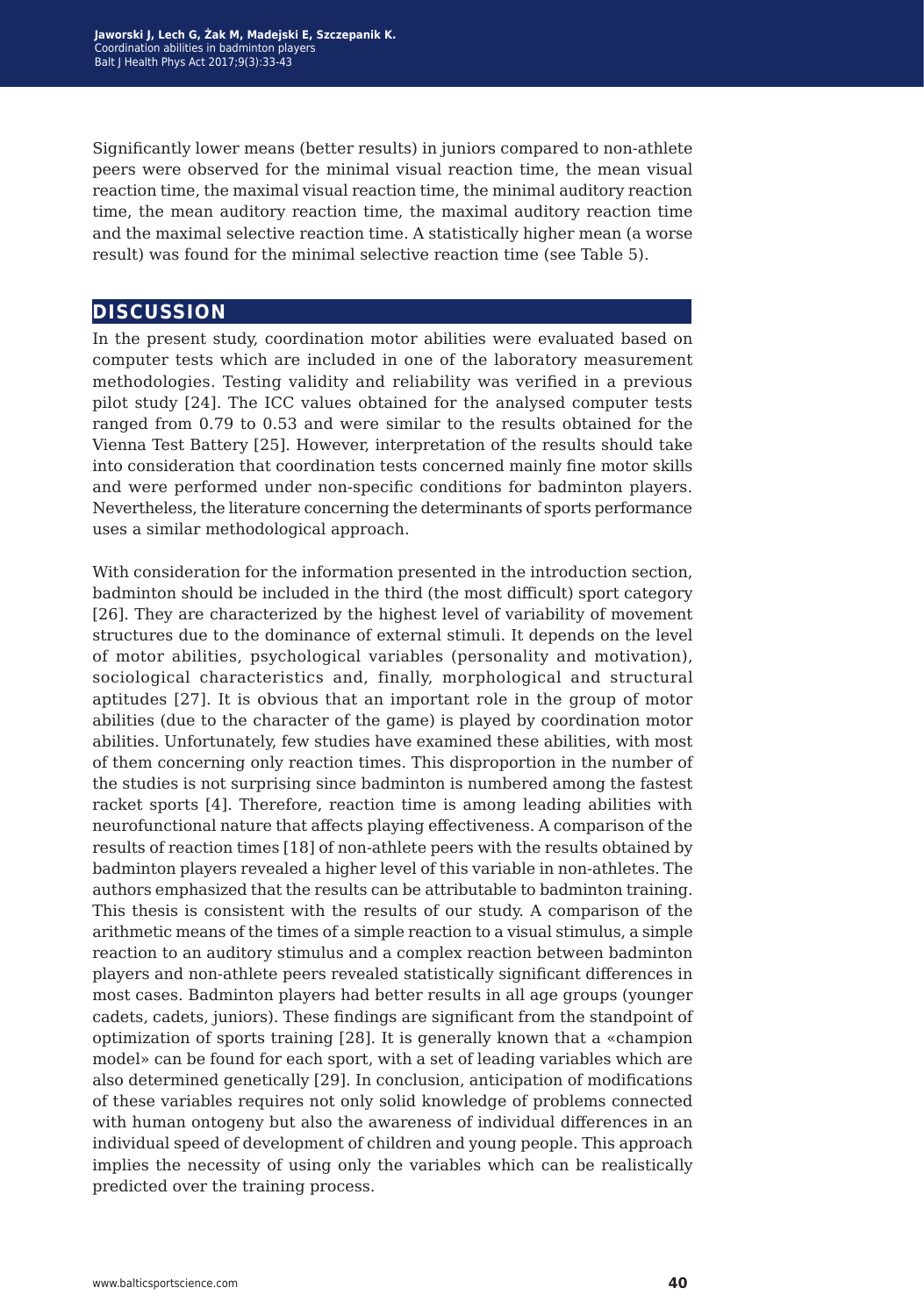In the case of other tested coordination abilities, such as kinaesthetic differentiation of temporal parameters of movements, the frequency of movements of upper limbs, rhythmization, movement integration and spatial orientation, no significant differences were found between badminton players and untrained peers. These correlations were observed for all age groups. The results are somewhat surprising, especially with respect to spatial orientation and differentiation of movements (coordination abilities with a higher level of movement organization). As demonstrated by Jaworski and Żak [20], the complex of variables that determine physical abilities has a dominant effect on playing quality in all age groups of badminton players. Nevertheless, spatial orientation (free mode,  $R^2$ pop. = 18%) has a significant effect on the model that determines sports performance, especially in the group of cadets. Abilities that allow the player to assess the trajectory of the fast-moving shuttlecock and observation of current situation on the court are very important in badminton. Furthermore, the entire complex of the coordination abilities included in the model explains 36% of the playing effectiveness. It should be emphasized that the developed morphofunctional models [11] point to the importance of spatial orientation at each stage of badminton training. This variable was included in the model of younger cadets, cadets and juniors. With the advances of sport, the role of neurofunctional variables is becoming less pronounced. This is likely to be caused by lower variation of the results of coordination abilities in the oldest age group.

The focus of this study was on the evaluation of differentiation of the level of coordination abilities between individuals at various stages of badminton training. The majority of comparative studies concern reaction time (simple or complex reaction). The level of results obtained for this ability depends on numerous factors, e.g. age, the type of stimulus (visual, auditory, complex), training experience and the stage of training [18, 30, 31, 32, 33]. This study found that the results of young badminton players are improving for consecutive training categories, which is caused by developmental processes and sportspecific training. A characteristic distribution of means depending on the stimulus as described in the literature was also observed. The studies cited above found the fastest reaction to an auditory stimulus, followed by slightly worse reaction to a visual stimulus and the worst results for selective reaction. The results of the present study are consistent with these findings. In most cases, the differences between extreme groups were also significant in light of the statistics. No statistically significant differences between badminton players from different age groups were observed for other coordination abilities, such as kinaesthetic differentiation of temporal parameters of movement, the frequency of movements of the upper limbs and mistakes during a movement integration test. However, a characteristic arrangement of means is noticeable, with the best results obtained by athletes from the oldest age groups.

### **conclusions**

The following conclusions can be drawn based on the results:

- Chronological age and training experience have an effect on the level of analysed coordination motor abilities of badminton players.
- Differences in the level of coordination motor abilities between badminton players and non-athlete peers are observed in individual age groups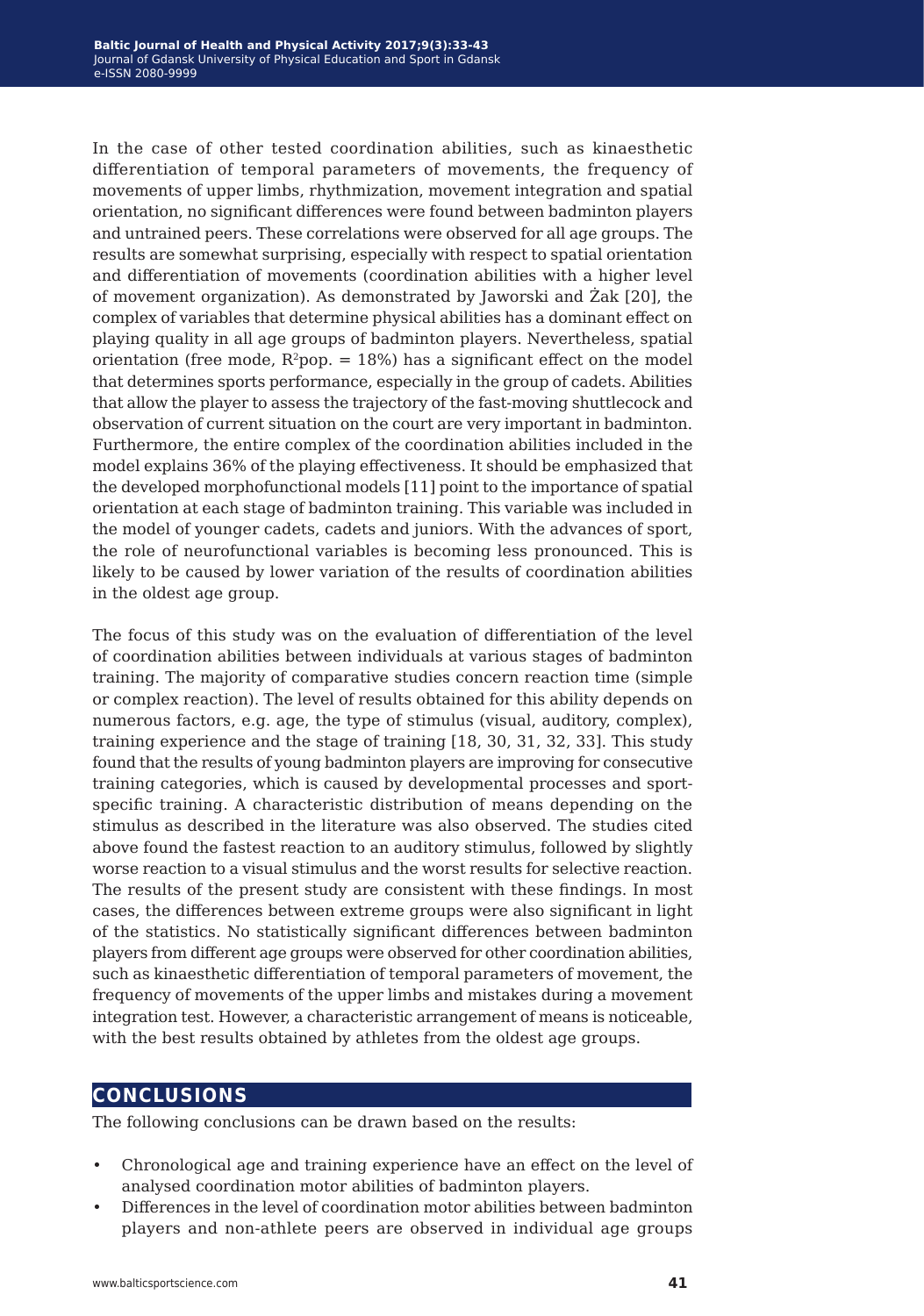(younger cadets, cadets, juniors). They are especially pronounced for times of simple reaction to visual and auditory stimuli.

• A higher level of coordination motor abilities of badminton players compared to the control group suggests their significant importance to this sport.

#### **references**

- [1] Nawara H. Badminton. Wrocław: AWF Wrocław; 2009. Polish.
- [2] Phomsoupha M, Laffaye G. The science of badminton: game characteristics, anthropometry, physiology, visual fitness and biomechanics. Sports Med. 2015;45:473–495.
- [3] Ilchev I, Markoviċ Z. Badminton for the physical fitness of adolescents. RIK. 2014;42(2):140–145.
- [4] Speed of the Fastest Badminton Shuttlecock. http://hypertextbook.com/facts/2006/ShuMeiDeng. shtml. [Accessed on 19 January 2017].
- [5] Cabello Manrique D, Gonzalez-Badillo JJ. Analysis of the characteristics of competitive badminton. Br J Sports Med. 2003;37(1):62–6.
- [6] Chin MK, Wong AS, So RC, Siu OT, Steininger K, Lo DT. Sport specific fitness testing of elite badminton players. Br J Sports Med. 1995;29(3):153–157.
- [7] Chen HL, Chen TC. Temporal structure comparison of the new and conventional scoring systems for men's badminton singles in Taiwan. J Exerc Sci Fit. 2008;6(1):34–43.
- [8] Laffaye G, Phomsoupha M, Dor F. Changes in the game characteristics of a badminton match: A longitudinal study through the Olympic game finals analysis in men's singles. J Sport Sci Med. 2015;14(3):584–590.
- [9] Chen HL, Wu CJ,Chen TC. Physiological and notational comparison of new and old scoring systems of singles matches in men's badminton. Asian J Phys Educ Recr. 2011;17(1):6–17.
- [10] Poliszczuk T,Mosakowska M, Antropometryczny profil elitarnych badmintonistów z Polski [Anthropometric profile of Polish elite badminton players]. Medycyna Sportowa/Polish Journal of Sports Medicine. 2010;26(1):45–55. Polish.
- [11] Jaworski J, Żak M. The structure of morpho-functional conditions determining the level of sports performance of young badminton players. J Hum Kinet. 2015;47:129–137.
- [12] Faude O, Meyer T, Rosenberger F, Fries M, Huber G, Kindermann W. Physiological characteristics of badminton match play. Eur J Appl Physiol. 2007;100(4):479–485.
- [13] Ghosh AK. Heart rate and blood lactate responses during execution of some specific strokes in badminton drills. Int J Appl Sport Sci. 2008;20(2):27–36.
- [14] Alcock A, Cable NT. A comparison of singles and doubles badminton: heart rate response, player profiles and game characteristics. Int J Perform Anal Sport. 2009;9(2):228–37.
- [15] Ooi CH, Tan A, Ahmad A, et al. Physiological characteristics of elite and sub-elite badminton players. J Sports Sci. 2009;27(14):1591–1599.
- [16] Poliszczuk T, Mosakowska M. Interreactions of peripheral perception and ability of time-movement anticipation in high class competitive badminton players. Trend Sport Sci. 2009; 16(3):259–265.
- [17] Loureiro L, Freitas P. Influence of the performance level of badminton players in neuromotor aspects during a target-pointing task. Rev Bras Med Esporte. 2012;18(3):203–207.
- [18] Bańkosz Z, Nawara H, Ociepa M. Assessment of simple reaction time in badminton players. Trend Sport Sci. 2013;1(20):5461.
- [19] Dane S, Hazar F, Tan Ü. Correlations between eye-hand reaction time and power of various muscles in badminton players. Int J Neurosci. 2015;118(3):349–354.
- [20] Jaworski J, Żak M. Identification of determinants of sports skill level in badminton players using the multiple regression model. Hum Mov. 2016;17(1):21–28.
- [21] Sterkowicz S, Jaworski J. Participation in computer games vs. coordination motor abilities and body composition in boys from rural areas of Poland. Hum Mov. 2013;14(1):4–10.
- [22] Wilcox R. New statistical procedures for the social sciences. Modern solutions to basic problem. Hillsdale NJ: Lawrence Erlbaum Associates; 1987.
- [23] Stanisz A. Przystępny kurs statystyki. [Accessible course in statistics]. Kraków: StatSoft Polska; 1998, 1. Polish.
- [24] Sterkowicz S, Jaworski J. Walidacja testów komputerowych mierzących wybrane koordynacyjne zdolności motoryczne. [Validation of computer tests for measurement of selected coordination motor abilities]. Wychowanie Fizyczne i Sport. 2012:56(1):11–15. Polish.
- [25] Gierczuk D, Sadowski J, Lyakh V. Rzetelność i informatywność diagnostyczna testów komputerowych służących do oceny koordynacyjnych zdolności motorycznych w zapasach. [Accuracy and diagnostic informativeness of computer tests evaluating coordination motor abilities in wrestling]. Antropomotoryka. 2008;44:77–84. Polish.
- [26] Hirtz P, Starosta W. Kierunki badań koordynacji ruchowej w sporcie. [Directions of research of movement coordination in sport]. Antropomotoryka. 1991;5:69–82. Polish.